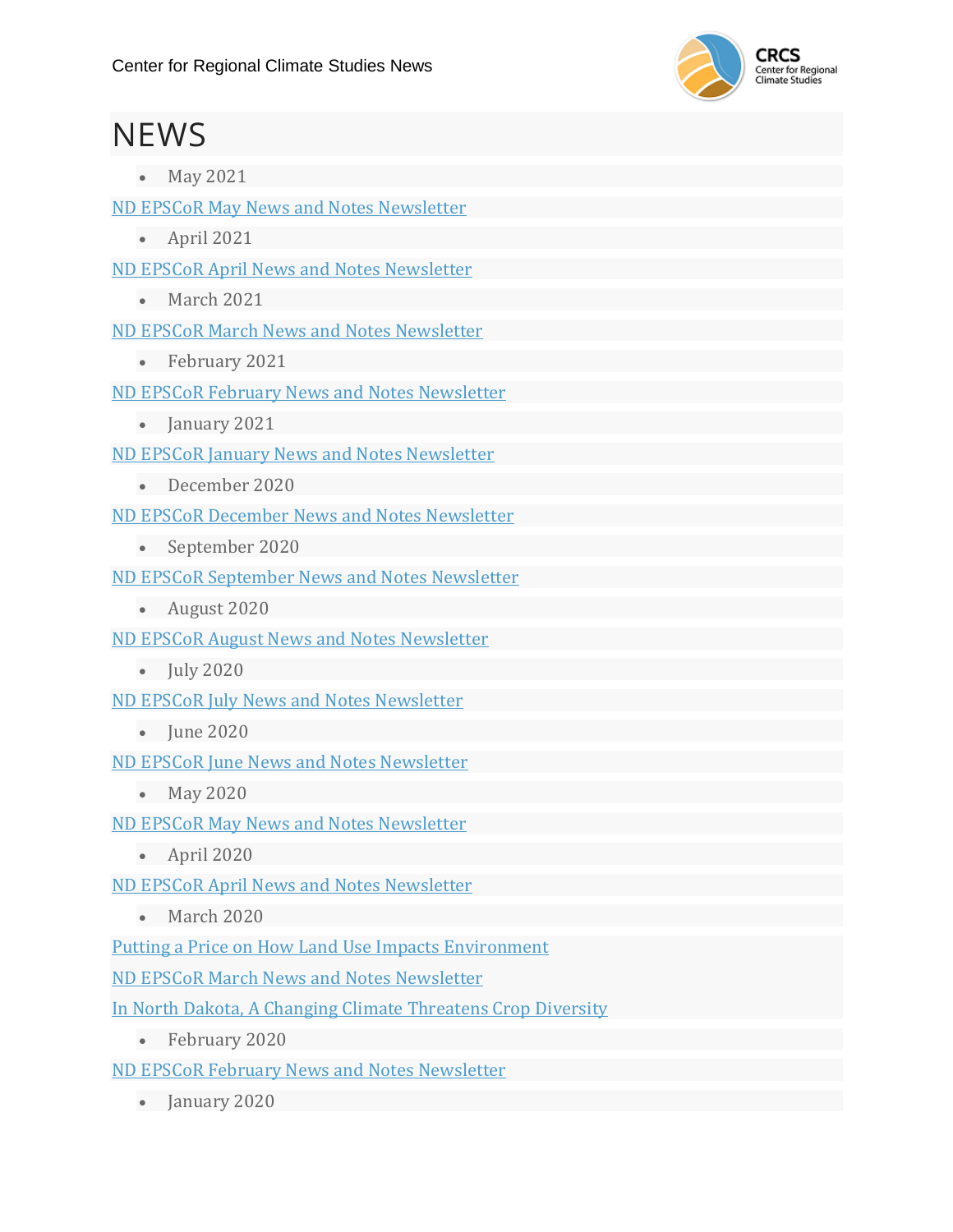

ND EPSCoR January News and Notes [Newsletter](https://www.ndepscor.ndus.edu/fileadmin/ndus/ndepscor/News_and_Notes_Newsletters/News_and_Notes_Newsletter_January_20.pdf) • December 2019 ND EPSCoR December News and Notes [Newsletter](https://www.ndepscor.ndus.edu/fileadmin/ndus/ndepscor/News_and_Notes_Newsletters/News_and_Notes_Newsletter_December_19.pdf) • November 2019 ND EPSCoR October News and Notes [Newsletter](https://www.ndepscor.ndus.edu/fileadmin/ndus/ndepscor/News_and_Notes_Newsletters/News_and_Notes_Newsletter_November_19.pdf) • October, 2019 ND EPSCoR October News and Notes [Newsletter](https://www.ndepscor.ndus.edu/fileadmin/ndus/ndepscor/News_and_Notes_Newsletters/News_and_Notes_Newsletter_October_19.pdf) • September 15, 2019 ND EPSCoR [September](https://www.ndepscor.ndus.edu/fileadmin/ndus/ndepscor/News_and_Notes_Newsletters/News_and_Notes_Newsletter_September_2019.pdf) News and Notes Newsletter • August 15, 2019 ND EPSCoR August News and Notes [Newsletter](https://www.ndepscor.ndus.edu/fileadmin/ndus/ndepscor/News_and_Notes_Newsletters/News_and_Notes_Newsletter_August_19.pdf) • July 15, 2019 ND EPSCoR June News and Notes [Newsletter](https://www.ndepscor.ndus.edu/fileadmin/ndus/ndepscor/News_and_Notes_Newsletters/News_and_Notes_Newsletter_July_19.pdf) • June 15, 2019 ND EPSCoR June News and Notes [Newsletter](https://www.ndepscor.ndus.edu/fileadmin/ndus/ndepscor/News_and_Notes_Newsletters/News_and_Notes_Newsletter_June_19.pdf) • May 16, 2019 ND EPSCoR May News and Notes [Newsletter](https://www.ndepscor.ndus.edu/fileadmin/ndus/ndepscor/News_and_Notes_Newsletters/News_and_Notes_Newsletter_May_19.pdf) • March 28, 2019 [CRCS\\_workshop\\_flyer\\_031919](https://und-crcs.org/wp-content/uploads/2019/03/CRCS_workshop_flyer_031919.pdf) [CRCS\\_workshop\\_032819\\_HPRCC.pptx](http://kennedy.atmos.und.edu/CRCS/2019_Workshop/CRCS_workshop_032819_HPRCC.pptx) [CRCS\\_workshop\\_032819\\_NDARB.pptx](http://kennedy.atmos.und.edu/CRCS/2019_Workshop/CRCS_workshop_032819_NDARB.pptx) [CRCS\\_workshop\\_032819\\_NDSCO.pptx](http://kennedy.atmos.und.edu/CRCS/2019_Workshop/CRCS_workshop_032819_NDSCO.pptx) [CRCS\\_workshop\\_032819\\_NWS.pptx](http://kennedy.atmos.und.edu/CRCS/2019_Workshop/CRCS_workshop_032819_NWS.pptx) [CRCS\\_workshop\\_032819\\_USDA.pptx](http://kennedy.atmos.und.edu/CRCS/2019_Workshop/CRCS_workshop_032819_USDA.pptx) [CRCS\\_workshop\\_032819\\_opening.pptx](http://kennedy.atmos.und.edu/CRCS/2019_Workshop/CRCS_workshop_032819_opening.pptx) [CRCS\\_workshop\\_032819\\_radar.pptx](http://kennedy.atmos.und.edu/CRCS/2019_Workshop/CRCS_workshop_032819_radar.pptx) • February 26, 2019 Northern Plains [Weather/Climate](https://und-crcs.org/2019/02/26/northern-plains-weather-climate-product-service-and-user-engagement-workshop/) Product, Service, and User Engagement **[Workshop](https://und-crcs.org/2019/02/26/northern-plains-weather-climate-product-service-and-user-engagement-workshop/)** [CRCS\\_workshop\\_flyer\\_031919](https://und-crcs.org/wp-content/uploads/2019/03/CRCS_workshop_flyer_031919.pdf) [CRCS\\_workshop\\_Draft\\_Agenda\\_022019](https://und-crcs.org/wp-content/uploads/2019/02/CRCS_workshop_Draft_Agenda_022019.docx) • February 23, 2019 The Soil Science Imperative: (Nature) • February 23, 2019 How Nature Can Help Heal our Planet: [\(Nature\)](https://www.nature.org/en-us/what-we-do/our-priorities/tackle-climate-change/climate-change-stories/how-nature-can-help-heal-our-planet/) • February 13, 2019 [McFeely:](https://www.inforum.com/opinion/columns/969495-McFeely-Fargo-will-be-more-like-South-Sioux-City-Neb.-if-climate-change-isnt-addressed) Fargo will be more like South Sioux City, Neb., if climate change isn't [addressed](https://www.inforum.com/opinion/columns/969495-McFeely-Fargo-will-be-more-like-South-Sioux-City-Neb.-if-climate-change-isnt-addressed) (Inforum)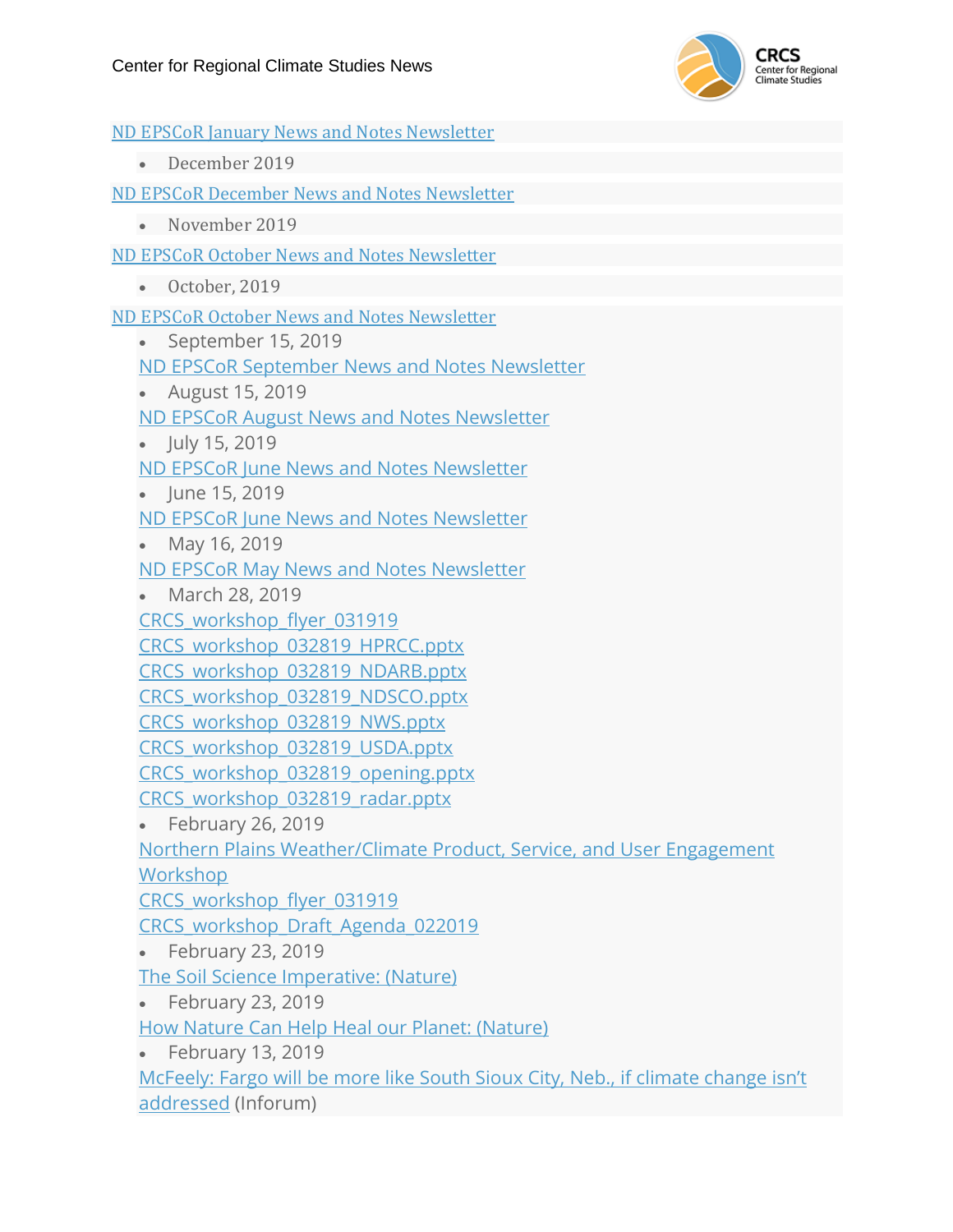

• February 12, 2019 Love for ice, [12,000](http://blogs.und.edu/und-today/2019/02/love-for-ice-12000-feet-high/) feet high (UND Today) • February 10, 2019 Packin' up and heading north? Climate change is affecting [Minnesota](https://www.grandforksherald.com/news/weather/4569311-packin-and-heading-north-climate-change-affecting-minnesota-more-most-states) more than most [states](https://www.grandforksherald.com/news/weather/4569311-packin-and-heading-north-climate-change-affecting-minnesota-more-most-states) (Grand Forks Herald) • June 12, 2018 ["Widening](http://blogs.und.edu/und-today/2018/06/widening-the-vision/) the vision" (UND Today) • May 31, 2018 "ND [EPSCoR](https://www.ndsu.edu/news/view/detail/33846/) adds staff to state office" (North Dakota State University News) • May 15, 2018 ["Managing](https://sciencetrends.com/the-need-for-sustainability-in-our-soil/) Soil After A Fire" (*sciencetrends.com*) • May 11, 2018 "The Need For [Sustainability](https://sciencetrends.com/the-need-for-sustainability-in-our-soil/) In Our Soil" (*sciencetrends.com*) • April 23, 2018 ["Bringing](https://und-crcs.org/2018/04/23/bringing-the-universe-to-schools/) the Universe to Schools" • February 18, 2018 "The science of winter: Ice more [complex](http://www.hudsonstarobserver.com/news/science-and-nature/4404617-science-winter-ice-more-complex-just-frozen-water) than just frozen water" (*Hudson Star-Observer*) • February 8, 2018 "Water [Resources](https://www.ndsu.edu/news/view/detail/32509/) Research Institute director named" (NDSU News) • December 8, 2017 "13 Soil [Scientists](https://foodtank.com/news/2017/12/sustainable-soil-scientists/) to Watch" (foodtank) • December 6, 2017 ["Oceans](http://blogs.und.edu/und-today/2017/12/oceans-of-color/) of Color" (UND Today) • November 15, 2017 "Nov. 29: [Xiaodong](http://blogs.und.edu/uletter/2017/11/nov-29-xiaodong-zhang-offers-next-faculty-lecture-series-presentation/) Zhang presents 'The Color of the Ocean' at Faculty **[Lecture"](http://blogs.und.edu/uletter/2017/11/nov-29-xiaodong-zhang-offers-next-faculty-lecture-series-presentation/)** (UND University Newsletter) • November 7, 2017 "Cold start; [Climatologists](http://www.bemidjipioneer.com/news/4355392-cold-start-climatologists-waiting-see-if-la-nina-conditions-materialize) waiting to see if La Nina conditions [materialize"](http://www.bemidjipioneer.com/news/4355392-cold-start-climatologists-waiting-see-if-la-nina-conditions-materialize) (*Bemidji Pioneer*) • September 6, 2017 "Sept. 6: Geography forum focuses on [agriculture,](http://blogs.und.edu/uletter/2017/08/sept-6-geography-forum-focuses-on-agriculture-land-use-and-ecosystem/) land use and [ecosystem"](http://blogs.und.edu/uletter/2017/08/sept-6-geography-forum-focuses-on-agriculture-land-use-and-ecosystem/) (UND University Letter) • May 22, 2017 "ND EPSCoR [Changes](https://www.ndsu.edu/news/view/detail/29155/) Name" (NDSU News) • April 13, 2017 "The [Ultimate](http://blogs.und.edu/und-today/2017/04/the-ultimate-elevator-pitch/) Elevator Pitch" (UND Today) • March 30, 2017 "Climate Discussed at Writers [Conference"](http://www.wdaz.com/news/north-dakota/4242652-climate-discussed-writers-conference) (WDAZ)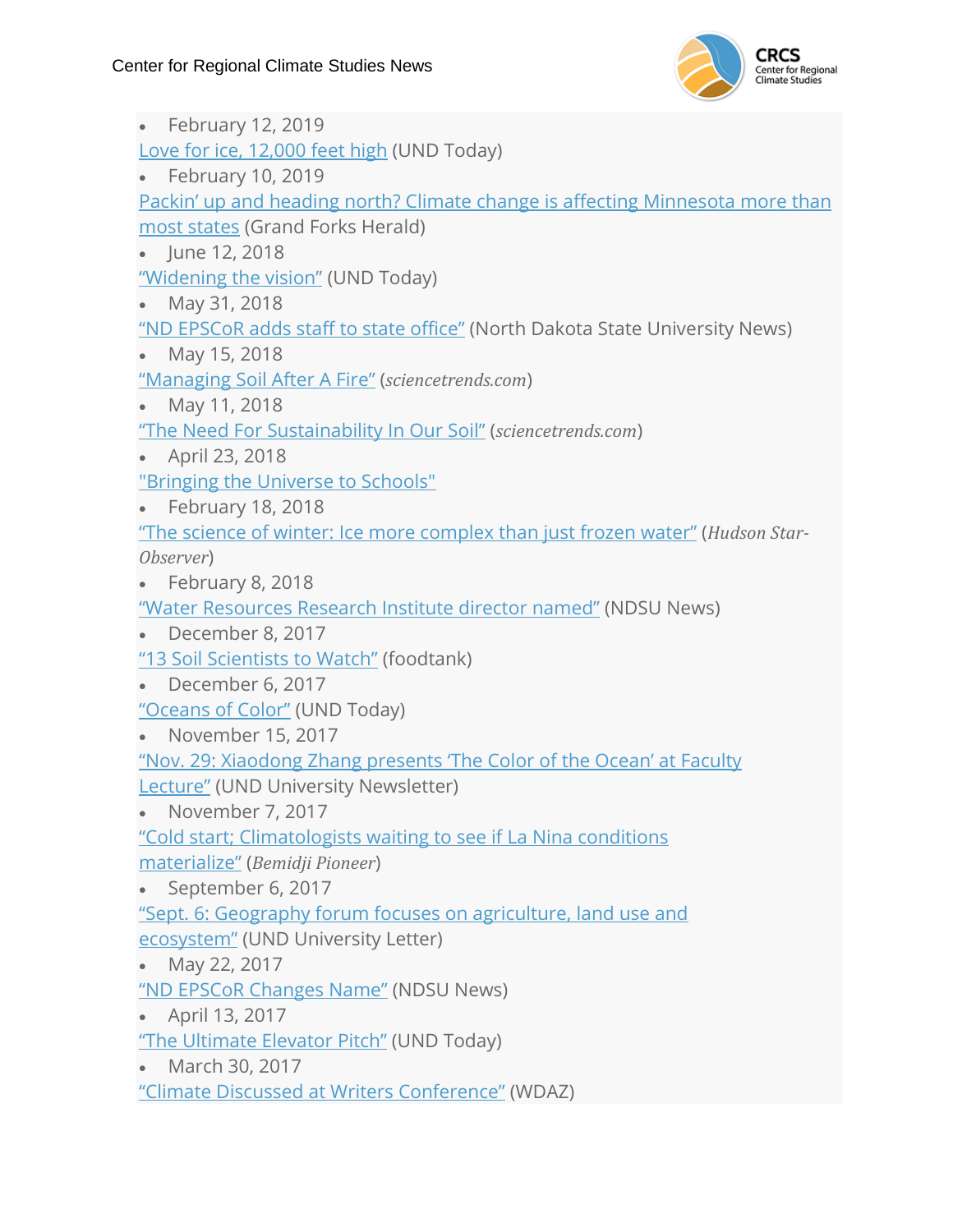

| March 18, 2017                                                                           |
|------------------------------------------------------------------------------------------|
| <u>"ND EPSCoR CENTER FOR REGIONAL CLIMATE STUDIES SCIENCE CAFÉ SERIES:</u>               |
| <b>Citizens and Science"</b> (High Plains Reader)                                        |
| March 17, 2017                                                                           |
| "When do Weather Forecast Models Misbehave?" by Brooke Hagenhoff                         |
| March 13, 2017                                                                           |
| "Promoting STEM Education" with Drs. Cindy Juntunen and Ashley                           |
| Hutchison (Prairie Public Radio's "Main Street")                                         |
| March 6, 2017                                                                            |
| "March 22-24: Science Cafés with the Center for Regional Climate                         |
| <b>Studies"</b> (University of North Dakota Newsletter)                                  |
| March 6, 2017                                                                            |
| "Brooke Hagenhoff wins American Meteorological Society Award" (University of             |
| North Dakota Newsletter)                                                                 |
| March 2, 2017                                                                            |
| What are Remote Physical Sensors? by Dr. Anne Denton                                     |
| February 28, 2017<br>$\bullet$                                                           |
| "An Early Effort to Engage Rural North Dakotan Students in Science" by Meara             |
| Thombre                                                                                  |
| February 20, 2017                                                                        |
| "The Air We Breathe" by Ricardo Alfaro                                                   |
| October 15, 2016                                                                         |
| "Hayden Zander" (Valley City State University News)                                      |
| September 29, 2016<br>$\bullet$                                                          |
| Atmospheric Sciences seminar Sept <sup>"</sup> Atmospheric Sciences seminar" (University |
| of North Dakota Research & Innovation Blog)                                              |
| August 11, 2016                                                                          |
| "Undergraduate Students Showcase Summer Research" (University of North                   |
| Dakota Research and Innovation Blog)                                                     |
| April 28, 2016                                                                           |
| Atmospheric Sciences Participating in the 2016 Hazardous Weather Testbed                 |
| UND Research and Innovation Newsletter"Atmospheric Sciences Participating in             |
| the 2016 Hazardous Weather Testbed" (University of North Dakota Research &               |
| Innovation Blog)                                                                         |
| April 12, 2016                                                                           |
| "ND Water Resources Research Institute Awards Graduate Research                          |
| <b>Fellowships"</b> (University of North Dakota Research & Innovation Blog)              |
| April 1, 2016                                                                            |
|                                                                                          |